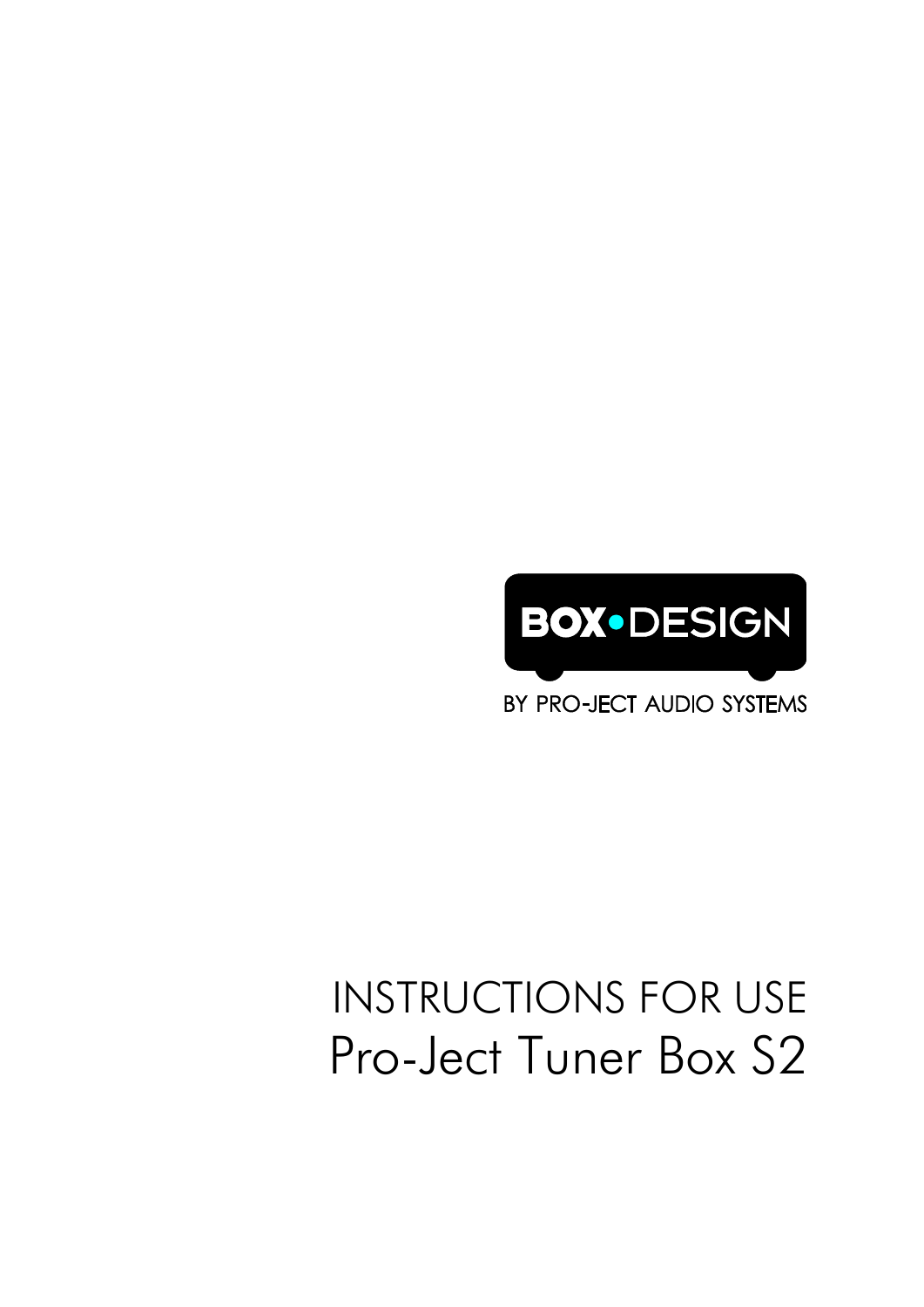Dear music lover,

thank you for purchasing a Pro-Ject Audio Systems FM-tuner.

In order to achieve maximum performance and reliability you should study these instructions for use carefully.



*Warning of a hazard for the user, the unit or possible misuse*



*Important notice*

#### Safety instructions



*The power supply is used to disconnect the unit from the mains. Make sure that the power supply is easily accessible at all times. Never handle the device, the power supply while your hands are wet or damp. Avoid letting liquids enter the device or the power supply. Never place any item containing liquid, such as a flower vase on or near the device. Never spill any liquid on the device or the power supply. Never place any naked flame sources, such as lighted candles on or near the device. The product shall not be used in damp or wet locations, next to a bathtub, sink, swimming pool or any other similar conditions.*

# **Connectors**



*Make all connections whilst the tuner is disconnected from the power supply.* Take care to connect the left and right channels correctly. The right channel is usually marked red, *the left channel black or white.*

## Connection to an amplifier

Connect the output (Out) to any line livel input on the (pre)amplifier.

## Antenna input

Connects to any antenna cable with a co-axial DIN-plug / US-model F-plug.

## Mains power connection and methods to switch the unit on and off

Connect the low voltage plug from the power supply to the **Power 5V** socket of the tuner **before** connecting the power supply to the mains. The unit can be switched on and off by using 2 different methods which are equal in priorities.

# 1. Using front pushbutton to switch on or into standby

The pushbutton on the front panel of the unit alternately turns the power on or returns it to standby mode. The blue LED on the front panel shows that the unit is powered on. If a trigger signal is present the unit can't be switched off by the pushbutton.

## 2. Remote power on - triggers

The unit can be switched on via other Box Design components when a 12V trigger voltage is present at the 2.5mm socket marked Trigger Input. Special power-on cables (polarity  $\neg$  $\bullet$ +) in diverse lengths are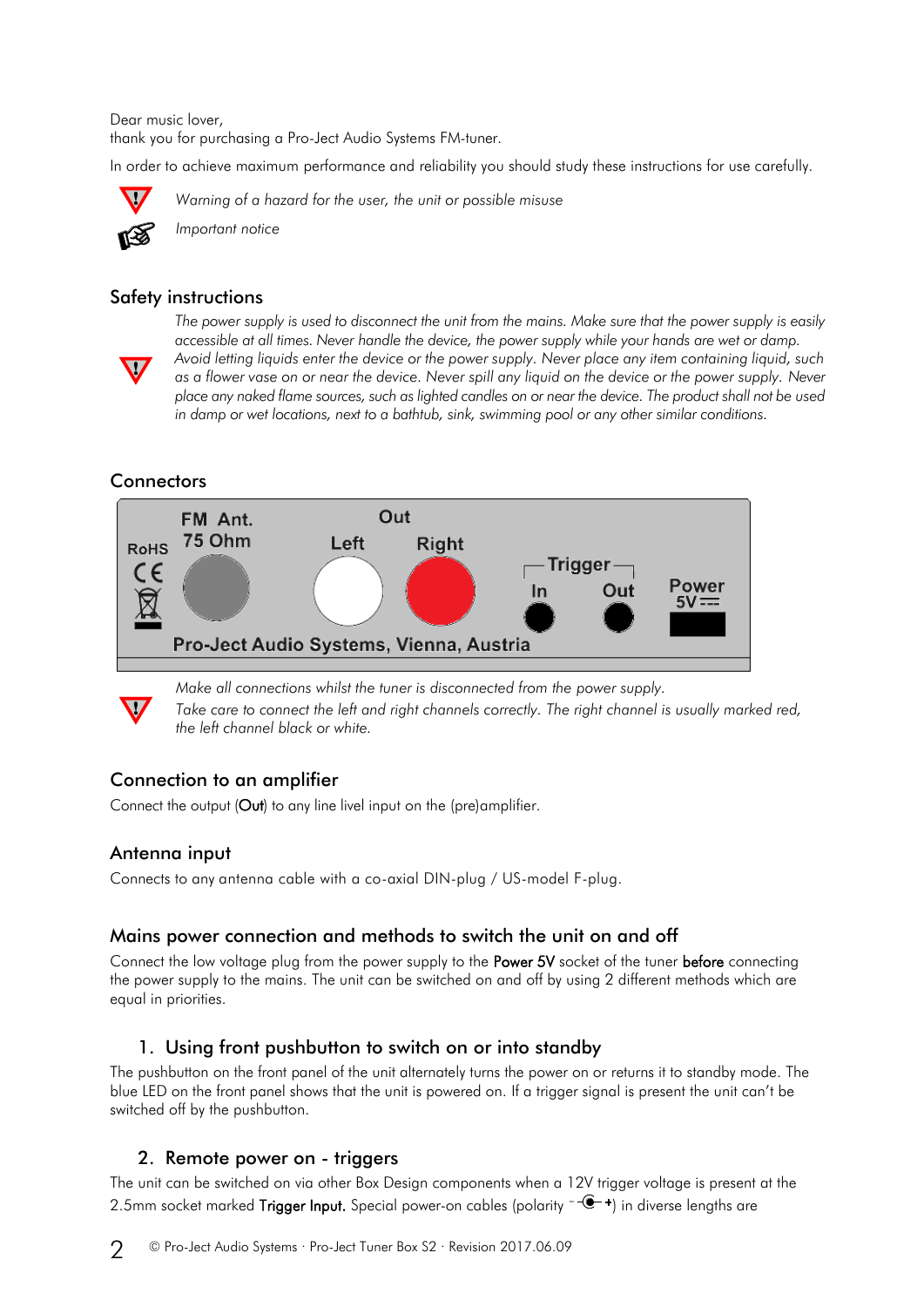available as accessories. The remote power-on signal can be relayed to further units via the Trigger Output socket. When the 12V trigger signal is switched off, the unit will also switch off.



*Trigger cables may only be plugged into the sockets when the unit is disconnected from the power supply and from the mains. Failure to do so may result in damage of the unit.*

#### Mains power connection

The unit is supplied with a power supply suitable for your country's mains supply. Check the label before connecting to ensure compliance with the mains rating in your house. Connect the low voltage plug from the power supply to the Power 5V DC socket before connecting the power supply to the mains.

#### Remote control



#### Manual program search - the display shows MANUAL



decreases, increases the reception frequency in 50kHz steps.

#### Automatic program search - the display shows AUTO



starts the automatic frequency scan downwards,  $\searrow$  starts the scan upwards.

## Program selection from memory - the display shows MEMORY



 $\alpha$  activate the memory function. Pressing  $\sim$  -  $\sim$  access the pre-sets 1 - 8 directly.

and  $\vee$  select -memory function has to be activated- the memory positions 9 - 99.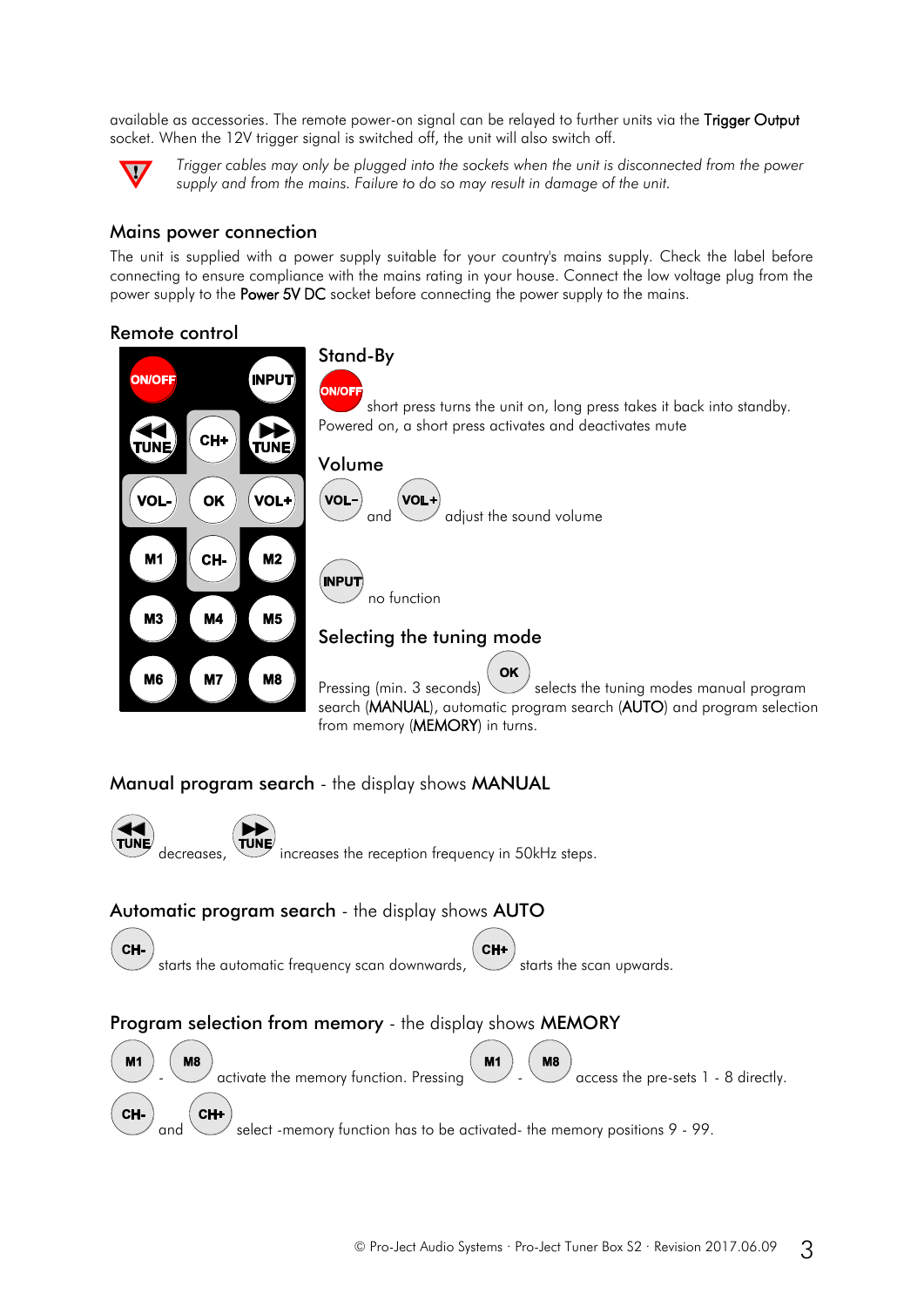# Saving a program in the memory list



storing. Keeps stations with good signal strength in the memory and overwrites stations with insufficient signal level while storing.

## Front panel controls



## To switch on from standby or to standby

The push button on the left-hand side will toggle the tuner between its fully operational status and standby. The blue LED above the stand-by push button shows that the unit is switched on. The display shows STANDBY when the unit is in standby.

If the Tuner Box S2 is connected to the remote switch-on facility of a Pro-Ject pre-amplifier Pre Box S, then choosing input 1 at the pre-amplifier will switch the tuner on. Selecting a different input will switch the tuner off.

## Dimming the display, setting the colour of the display

Press \* (approx. 5 seconds) on the front panel to enter the set-up menu of "DIM mode". Normal operation is not possible when the unit is in "DIM mode".



You can adjust the display brightness by pressing  $\overline{a}$  and  $\overline{a}$  on the remote control.

The following settings are available: "display off", DIM 1 - DIM 4 and DIM MAX. The chosen level will be displayed. Additionally, the colour ratio settings can be modified:

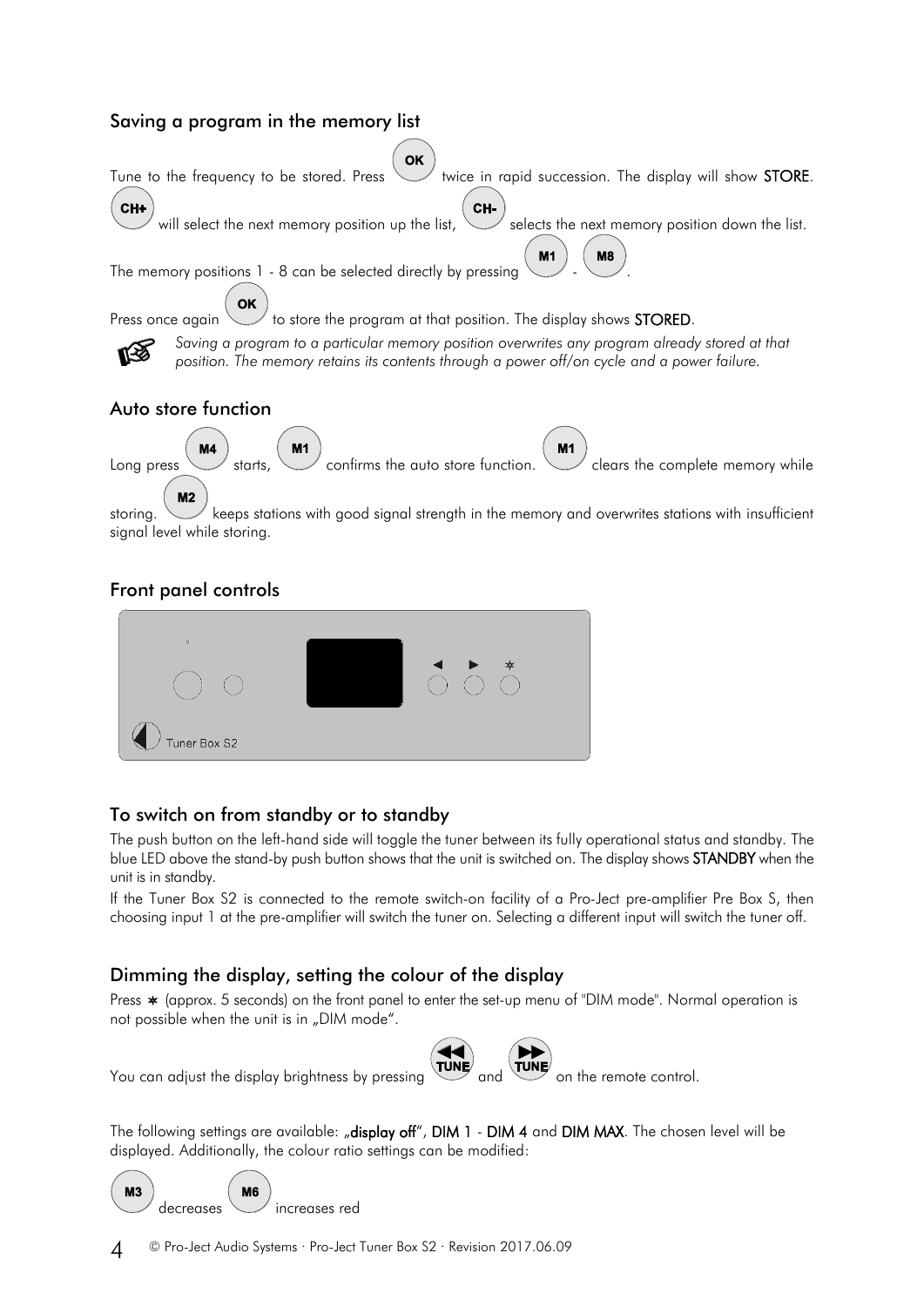

The changes will be shown in the first line of the display. After leaving the set-up menu, the changes will become valid for the complete display.



#### Manual program search

Press (approx. 3 seconds)  $*$  repeatedly until the display shows **MANUAL**.  $\blacktriangleright$  increases the reception frequency in 50kHz steps.  $\blacktriangleleft$  decreases the reception frequency in 50kHz steps. The tuner is correctly adjusted for a stereo broadcast when

A the largest number of bars are shown (signal strength meter) and

B two loudspeaker symbols are shown (F one loudspeaker symbol shows mono reception)

C the vertical bar is centred in the fine tuning display

#### Automatic program search

Press (approx. 3 seconds)  $*$  repeatedly until the display shows AUTO.  $*$  starts the automatic frequency scan upwards,  $\blacktriangleleft$  will start it downwards. The maximum signal strength will be adjusted automatically for each program found.

#### Program selection from memory

Press (approx. 3 seconds)  $*$  repeatedly until the display shows MEMORY.  $\blacktriangleright$  will select the program with the next memory position up the list,  $\blacktriangleleft$  selects the program with the next memory position down the list. The program's memory position is shown to the right of MEMORY in the display.

#### Saving a program in the memory list

The memory of the Pro-Ject Tuner Box S2 can store up to 99 programs. Tune to the frequency of the program to be stored. Press  $*$  twice in rapid succession. The display will show STORE.  $*$  selects the next memory position up the list,  $\blacktriangleleft$  selects the next memory position down the list. Press once on  $\blacktriangleleft$  to store the program at that position. The display shows STORED.